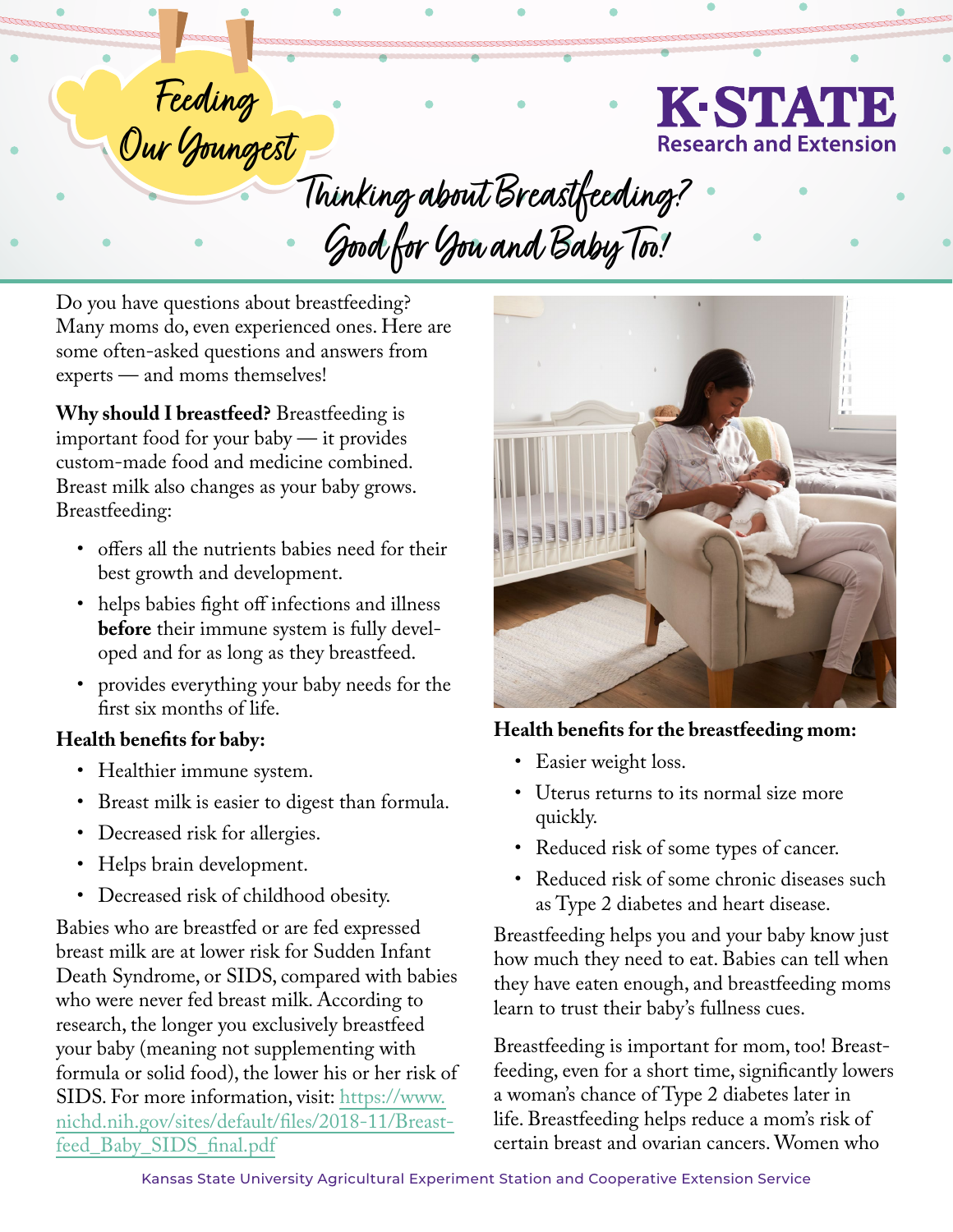breastfeed are less likely to develop cardiovascular (heart) disease and also hypertension (high blood pressure) than mothers who never breastfed.

# **Feeding my baby is an important job! How will I know if I'm breastfeeding well enough?** It is

true — feeding your baby is very important, and there are several ways to know that you and your baby's breastfeeding partnership is working well! Remember, although breastfeeding is natural, it is a learned process for both you and your baby. You will both get better with just a little practice and patience on your part.

You can tell that baby is getting plenty of milk in a few ways. One way is weight gain. It's normal for a newborn to lose a little weight just after birth, but after several days, it is typical for babies to gain ½ ounce to one ounce each day up to age 3 months. Your baby will be weighed at every health check-up, so talk with your baby's healthcare provider or clinician to be sure your baby is gaining the right amount of weight.

You will also be able to tell if your baby is getting enough breast milk by counting the number of wet and dirty diapers each day. The number of wet and dirty diapers increases at about day 3 or 4 after birth — typically to five or six wet diapers and three dirty diapers each day.

Speaking of dirty diapers: As your [milk changes,](https://wicbreastfeeding.fns.usda.gov/phases-breast-milk) your baby's poops will too. At first, poops will be black and tarry. Then they'll be greenish to yellowish. Then they will become yellow, loose, and seedy. Around 10 to 15 days after delivery, your baby may poop after every feeding or less often.

### **How often should I breastfeed my baby?**

Newborn babies breastfeed often, as much as 8 to 12 times in 24 hours. At birth, your baby's tummy holds only about a teaspoon, but it will gradually grow. (See Figure 1 on page 4.) Babies don't often eat at regular times, but your baby will let you know when he or she is hungry. Feed your baby when they show hunger signals, such as:



- restless movement during sleep,
- waking and alertness,
- opening mouth when lips are touched, or licking or smacking lips,
- sucking on fingers or fists,
- rooting or turning their head to search for mother's nipple.

A hungry baby will show signs of hunger **before** starting to cry, and it is reassuring to baby for breastfeeding to begin before they cry. Babies cry for many reasons and hunger is just one. Crying babies may need extra calming before they can successfully latch on to your breast and begin to breastfeed.

By feeding your baby often, your breasts will make more milk. Empty breasts make milk so there is no need to wait for your breasts to "fill up." Early and frequent breastfeeding is the key to making plenty of milk.

**Can I feed my baby both breast milk and formula?** Feeding baby formula in the first month can make it difficult for your body to make enough breast milk. Each ounce of formula the baby takes is one less ounce of breast milk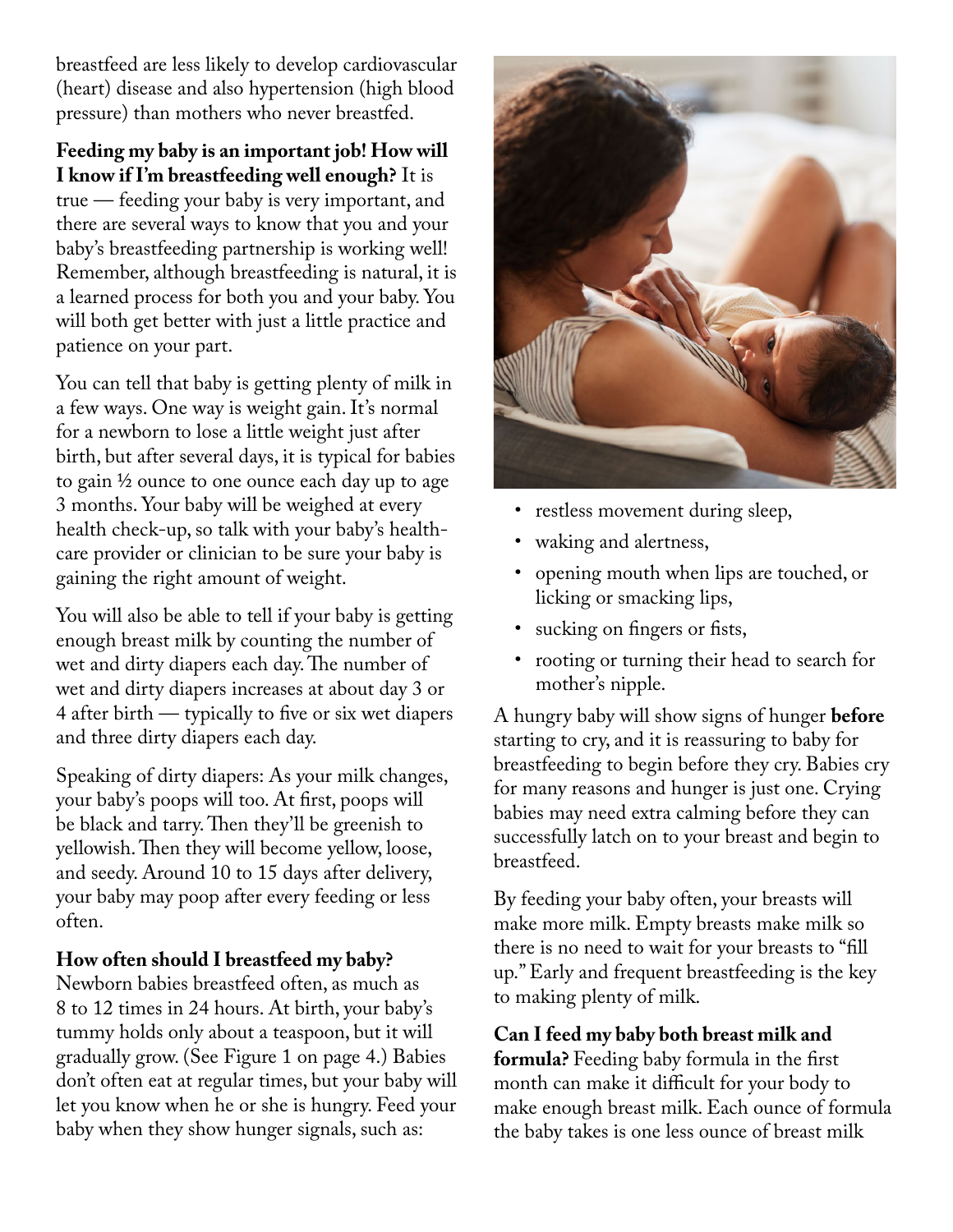your body will make. Also, if you give bottles too soon, baby may prefer the faster flow of milk from the bottle and get frustrated at your breast.

**Does breastfeeding hurt?** Breastfeeding is not supposed to be a painful experience. As with any new skill, there is an adjustment period, so you may have some discomfort in the beginning. But if you experience pain that last more than a few seconds, it is usually a red flag that something is wrong. It also means your baby may not be getting as much milk as they could. WIC (Women, Infants, and Children program) breastfeeding staff can help, as can other lactation support providers. Ask your healthcare provider for info on breastfeeding support in your area, and talk with others who have breastfed mothers, grandmothers, sisters, friends — who can offer good information and assistance. Visit the Local Resource Directory on the Kansas Breastfeeding Coalition website to find local breastfeeding help — [https://ksbreastfeeding.](https://ksbreastfeeding.org/local-resources/) [org/local-resources/](https://ksbreastfeeding.org/local-resources/)

**Will breastfeeding cause my breasts to lose their shape?** Your breasts may look different after you finish breastfeeding, but the change is due to more than just breastfeeding. Pregnancy, from very early on, causes breasts to grow and ligaments supporting the breasts to stretch. These changes take place anyway, whether or not a mom decides to breastfeed. Your breasts will probably return to their normal cup size once you stop breastfeeding. In fact, the American Academy of Pediatrics (AAP) says that age, gravity, and weight gain are all more likely to cause changes in a woman's breast size than breastfeeding.

**Can I continue breastfeeding if I return to work or school?** Yes! You will want to make a plan. Talk with your boss before you have the baby about your need for time to pump and a private space that is not a bathroom. Find a "breastfeeding-friendly" child care provider near your work or school. You can use a breast pump to collect milk and a "blue ice" cooler bag to store your milk

for your baby while you are at work. Plan to start to pump 1 to 2 weeks before you go back to work to get used to pumping. You will only need about 10 to 12 ounces of milk to take to child care on your first day back. For more tips about safely pumping and storing breast milk, see: [https://](https://bookstore.ksre.ksu.edu/pubs/MF3200.pdf) [bookstore.ksre.ksu.edu/pubs/MF3200.pdf](https://bookstore.ksre.ksu.edu/pubs/MF3200.pdf).

For more information about infant feeding and other topics, contact your local K-State Research and Extension office.

# **References:**

Schwarz EB and Nothnagle M. The maternal health benefits of breastfeeding. *Am Fam Physician.* 2015 May 1;91(9):602-604.

Breastfeeding your baby. Johns Hopkins Medicine. Accessed on February 23, 2021 at: [https://www.hopkinsmedicine.org/health/](https://www.hopkinsmedicine.org/health/conditions-and-diseases/breastfeeding-your-baby) [conditions-and-diseases/breastfeeding-your-baby](https://www.hopkinsmedicine.org/health/conditions-and-diseases/breastfeeding-your-baby) 

Masters M. Breast changes after breastfeeding. Accessed on February 24, 2021 at: [https://www.](https://www.whattoexpect.com/first-year/breastfeeding/breasts-after-breastfeeding/) [whattoexpect.com/first-year/breastfeeding/](https://www.whattoexpect.com/first-year/breastfeeding/breasts-after-breastfeeding/) [breasts-after-breastfeeding/](https://www.whattoexpect.com/first-year/breastfeeding/breasts-after-breastfeeding/)

Office on Women's Health. Your Guide to Breastfeeding. Accessed on March 3, 2021 at: [https://www.womenshealth.gov/files/your-guide](https://www.womenshealth.gov/files/your-guide-to-breastfeeding.pdf)[to-breastfeeding.pdf.](https://www.womenshealth.gov/files/your-guide-to-breastfeeding.pdf)

United States Department of Agriculture. Food and Nutrition Service. WIC. Breastfeeding basics for moms: Your breastfeeding questions answered. FNS-737. August 2018. Accessed on February 12, 2021 at: [https://wicbreastfeeding.](https://wicbreastfeeding.fns.usda.gov/) [fns.usda.gov/](https://wicbreastfeeding.fns.usda.gov/)

United States Department of Agriculture. WIC Breastfeeding Support. How much milk your baby needs. Accessed on March 16, 2021 at: [https://wicbreastfeeding.fns.usda.gov/](https://wicbreastfeeding.fns.usda.gov/how-much-milk-your-baby-needs) [how-much-milk-your-baby-needs](https://wicbreastfeeding.fns.usda.gov/how-much-milk-your-baby-needs)